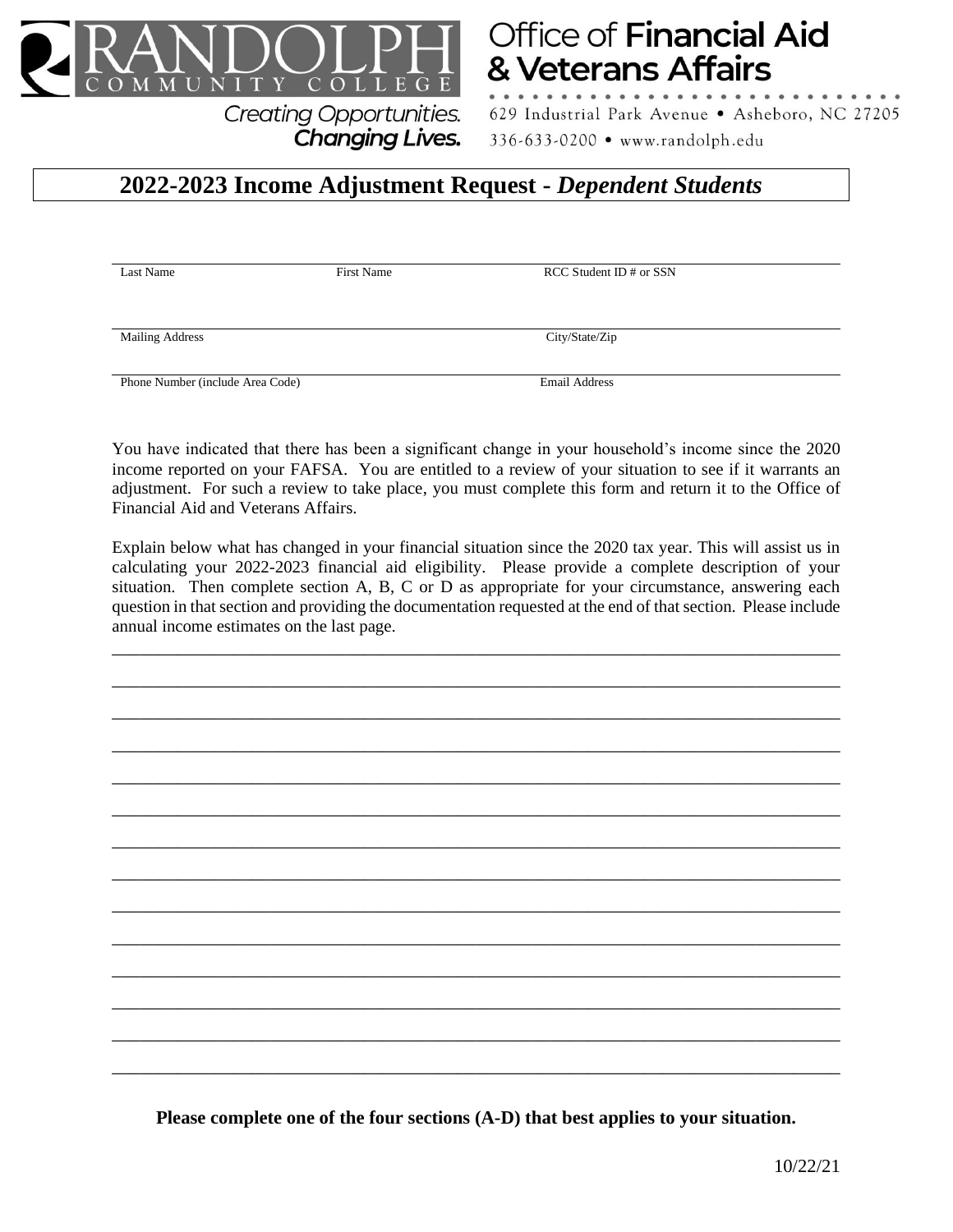### **A) Loss of job—currently unemployed**

|    | Relationship to student experience of the state of the state of the state of the state of the state of the state of the state of the state of the state of the state of the state of the state of the state of the state of th                               |  |  |  |  |
|----|--------------------------------------------------------------------------------------------------------------------------------------------------------------------------------------------------------------------------------------------------------------|--|--|--|--|
|    |                                                                                                                                                                                                                                                              |  |  |  |  |
|    |                                                                                                                                                                                                                                                              |  |  |  |  |
|    |                                                                                                                                                                                                                                                              |  |  |  |  |
|    |                                                                                                                                                                                                                                                              |  |  |  |  |
|    | If so, what is the gross amount of benefits per week $\S$                                                                                                                                                                                                    |  |  |  |  |
|    |                                                                                                                                                                                                                                                              |  |  |  |  |
|    |                                                                                                                                                                                                                                                              |  |  |  |  |
|    |                                                                                                                                                                                                                                                              |  |  |  |  |
|    | Will unemployed person be looking for other work in the next 12 months?                                                                                                                                                                                      |  |  |  |  |
|    | If yes, what are the expected earnings? $\frac{\$$                                                                                                                                                                                                           |  |  |  |  |
| B) | Attach:<br>-Last pay stub<br>-Severance letter/notice if available<br>-Unemployment benefits statement<br>-2020 IRS tax transcript and W-2's<br>-Number in Household form for Dependent Students<br>Reduction in income/hours worked—currently underemployed |  |  |  |  |
|    |                                                                                                                                                                                                                                                              |  |  |  |  |
|    |                                                                                                                                                                                                                                                              |  |  |  |  |
|    | Name of employer<br>(Include former and new employer names, if applicable)                                                                                                                                                                                   |  |  |  |  |
|    |                                                                                                                                                                                                                                                              |  |  |  |  |
|    | Former gross income level $\frac{1}{2}$ /wk. Or $\frac{1}{2}$ /mo.                                                                                                                                                                                           |  |  |  |  |
|    | New gross income level $\frac{\gamma}{2}$ /wk. Or $\frac{\gamma}{2}$ /mo.                                                                                                                                                                                    |  |  |  |  |
|    |                                                                                                                                                                                                                                                              |  |  |  |  |
|    | Will underemployed person be looking for other or additional work in the next 12 months?                                                                                                                                                                     |  |  |  |  |
|    |                                                                                                                                                                                                                                                              |  |  |  |  |
|    | Attach:<br>-Current pay stub showing new income levels.<br>-2020 IRS tax transcript and W-2's                                                                                                                                                                |  |  |  |  |

10/22/21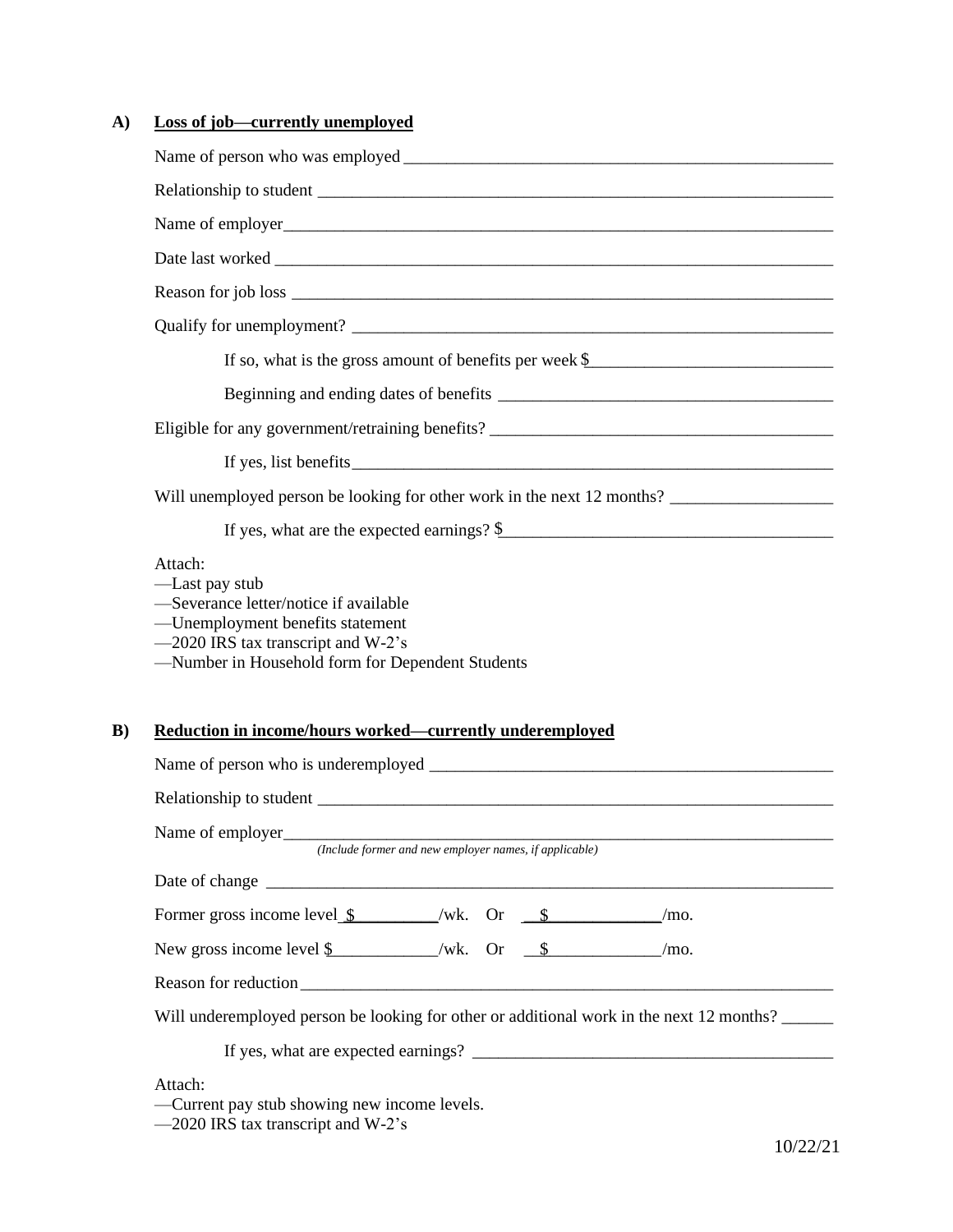—Number in Household form for Dependent Students

#### **C) One time Income/Gains**

| What amount was a one-time distribution in $2020$ ? $\frac{1}{2}$ |  |  |  |  |  |
|-------------------------------------------------------------------|--|--|--|--|--|
|                                                                   |  |  |  |  |  |
| How were these funds used/spent?                                  |  |  |  |  |  |
|                                                                   |  |  |  |  |  |
|                                                                   |  |  |  |  |  |
|                                                                   |  |  |  |  |  |
|                                                                   |  |  |  |  |  |
|                                                                   |  |  |  |  |  |
|                                                                   |  |  |  |  |  |

Attach:

- —Documentation of distribution payment
- —2020 IRS tax transcript and W-2's
- —Number in Household form for Dependent Students

#### **D) Unusual Medical expenses**

Name of person incurring medical expenses \_\_\_\_\_\_\_\_\_\_\_\_\_\_\_\_\_\_\_\_\_\_\_\_\_\_\_\_\_\_\_\_\_\_\_\_\_\_\_\_\_\_\_

Relationship to student \_\_\_\_\_\_\_\_\_\_\_\_\_\_\_\_\_\_\_\_\_\_\_\_\_\_\_\_\_\_\_\_\_\_\_\_\_\_\_\_\_\_\_\_\_\_\_\_\_\_\_\_\_\_\_\_\_\_\_\_

Nature of illness \_\_\_\_\_\_\_\_\_\_\_\_\_\_\_\_\_\_\_\_\_\_\_\_\_\_\_\_\_\_\_\_\_\_\_\_\_\_\_\_\_\_\_\_\_\_\_\_\_\_\_\_\_\_\_\_\_\_\_\_\_\_\_\_\_

Total amount paid in 2020  $\frac{1}{s}$ 

(*Include only amounts for medical expenses paid by cash, check or credit card. Do not include amounts paid by insurance or balances still owed to medical providers.*)

#### Attach:

- —Documents showing patient's name and medical diagnosis
- —Itemized listings of total amount paid; one out-of-pocket and one by provider
- —2020 IRS tax transcript and W-2's
- —Number in Household form for Dependent Students